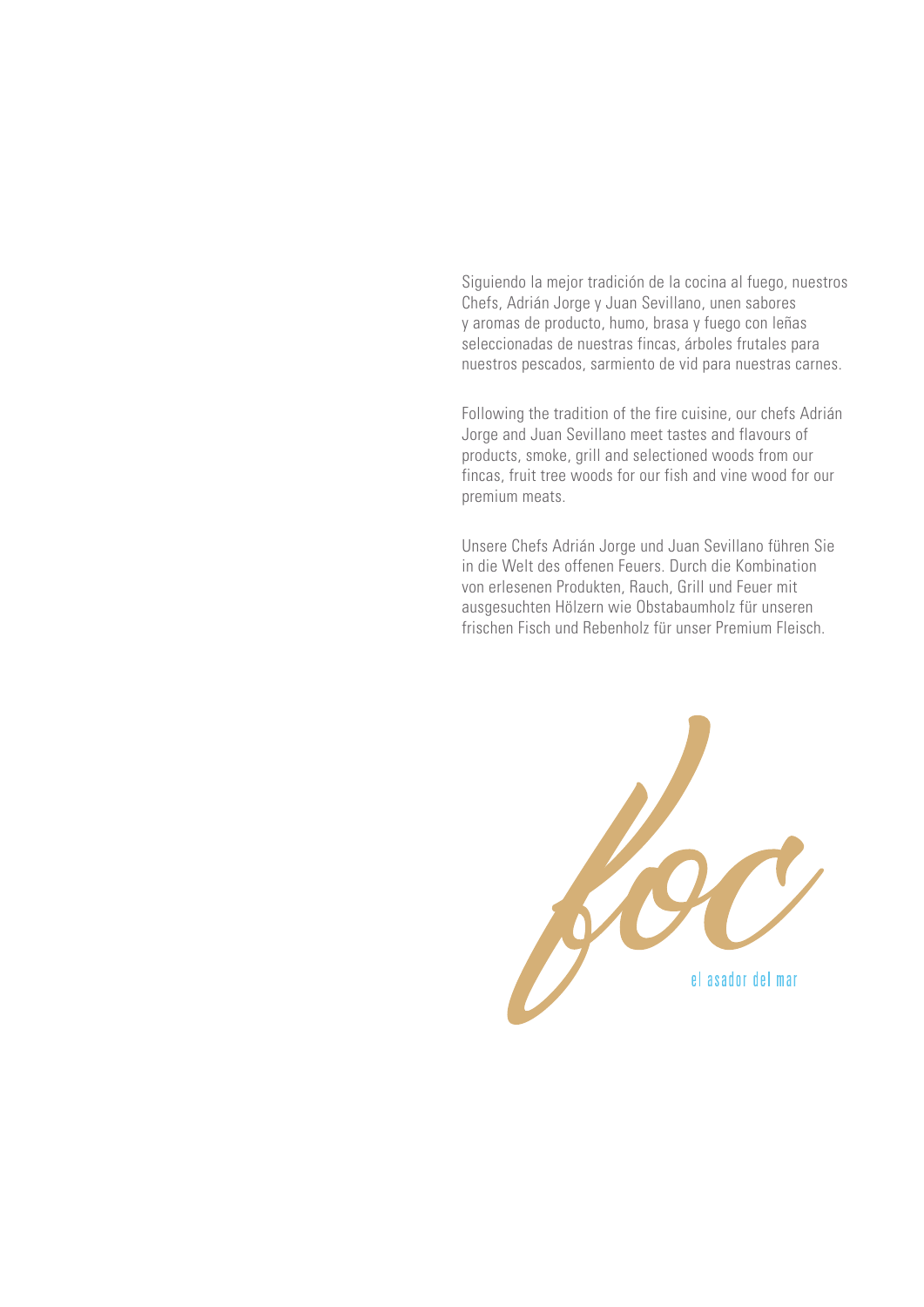# *ENTRANTES FRÍOS Cold Starters Kalte Vorspeisen*

Ensalada de nuestra huerta con tomates cherry Salad with vegetables from our garden and cherry tomatoes Salat mit Gemüse aus dem Garten mit Cherry Tomaten **16,00**

Ensalada del mar con atún rojo marinado, algas frescas y maracuyá

Sea salad with marinated tuna, fresh seaweed and maracuya

Salat mit mariniertem Thunfisch, frischen Meeresalgen und Maracuya

# **19,00**

Tiradito de caballa con frutos rojos, cítricos y crema de boniato

Mackerel 'Tiradito' with berries, citrus and sweet potato cream

Makrele 'Tiradito' mit Beeren, Zitrusfrüchten und Süsskartoffelcreme

**18,00**

Steak tartare Pleta de Mar con tostas crujientes y chips de raíz de loto (preparado en mesa) Steak Tartare Pleta de Mar with crunchy toast and lotus root chips (prepared at the table) Steak Tartare Pleta de Mar mit Knusprigem Toast und

Lotuswurzel-Chips (am Tisch zubereitet)

**25,00**

La hoja del Carrasco, Guijuelo, etiqueta negra Jamón de bellota 100% Ibérico (80 grs) Iberian Ham 100% (80 grs) Iberischer Schinken 100% (80 gr) **30,00**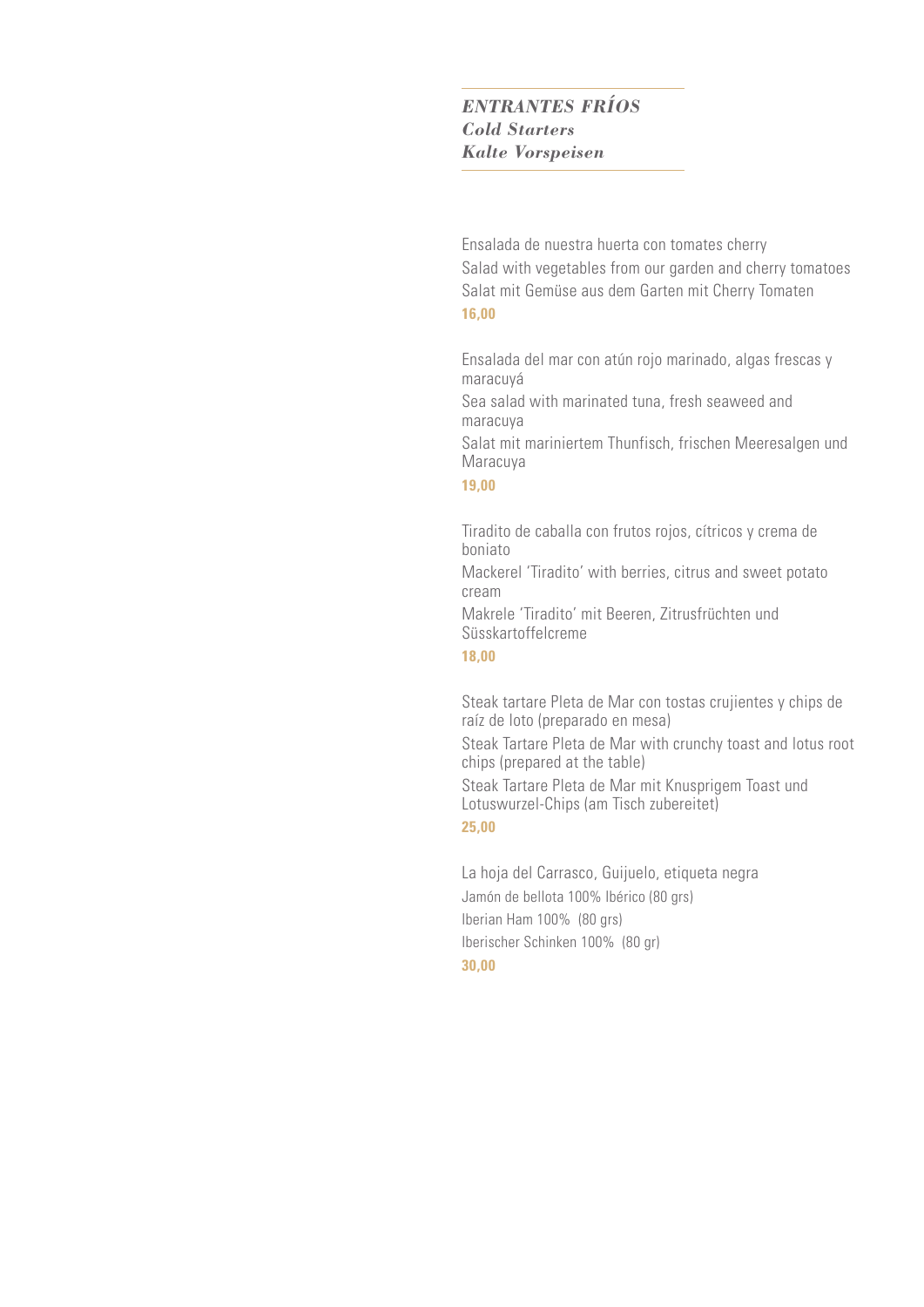## *ENTRANTES CALIENTES Hot Starters Warme Vorspeisen*

Verduras de temporada a la brasa con romesco de remolacha y avellanas Grilled seasonal vegetables with beetroot romesco and hazelnuts Gegrilltes saisonales Gemüse mit Rote Beete-Romesco und Haselnüssen

#### **16,00**

Trío de ostras a la brasa (tibio) Trio of grilled oysters (lukewarm) Dreierlei gegrillte Austern (lauwarm)

# **17,00**

Escalope de foie-gras, carpaccio de manzana caramelizado y confitura de maracuyá

Goose liver with caramelized apple carpaccio and maracuya jam

Gänseleber mit karamellisiertem Apfel-Carpaccio und Maracuya-Konfitüre

**19,00**

Arroz seco con pulpo a la brasa, carpaccio y aceite de pimentón

Rice with grilled octopus, carpaccio and paprika oil Reis mit gegrilltem Oktopus, Carpaccio und Paprika-Öl **22,00**

Arroz cremoso ahumado con queso San Simón da Costa, tuétano de buey y trufa

Smoked creamy rice with San Simon da Costa cheese, ox marrow and truffle

Geräucherter cremiger Reis mit San Simon da Costa Käse, Ochsenmark und Truffle

**23,00**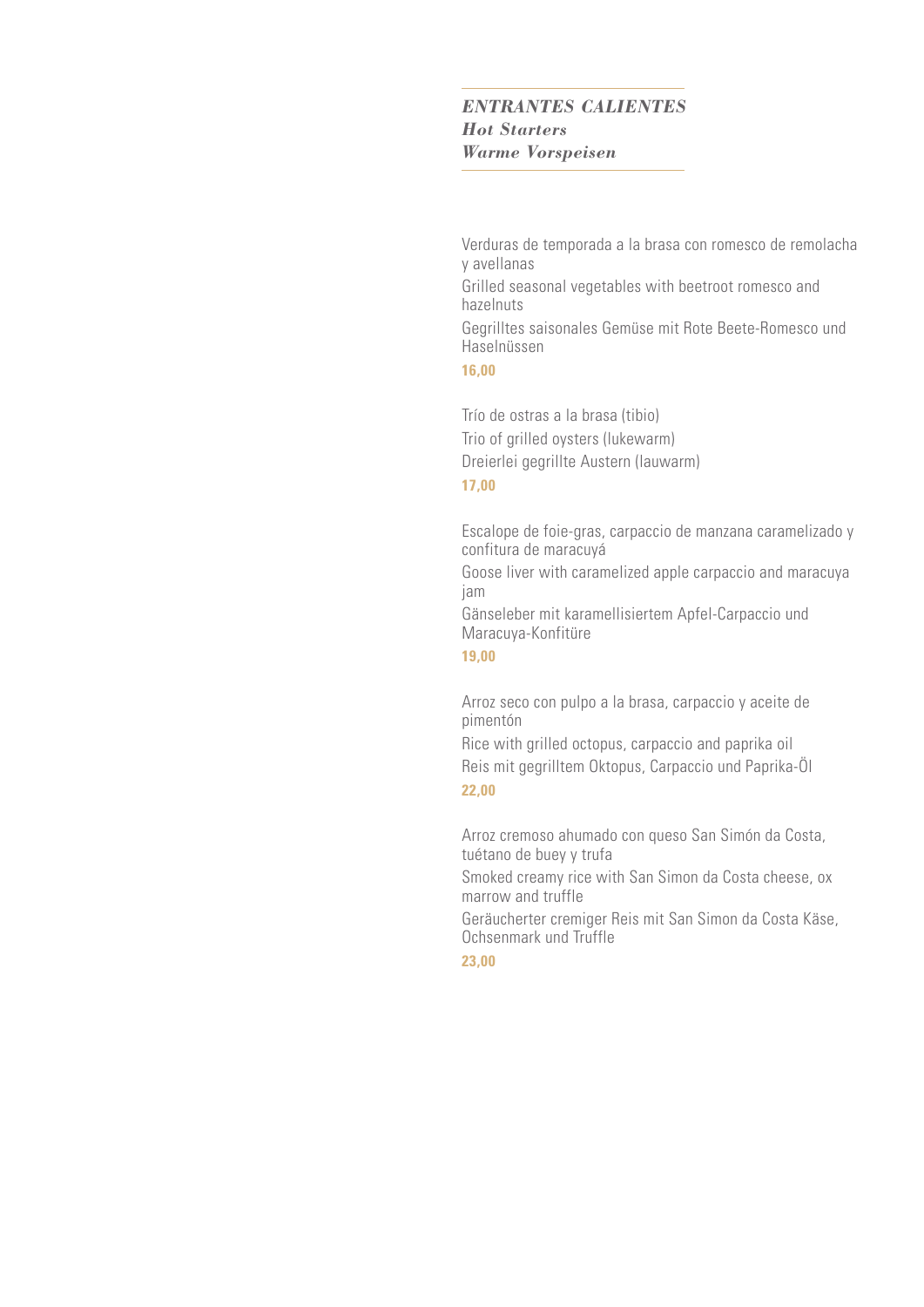# *PESCADOS Fish Fisch*

Merluza de pincho al vapor con tirabeques a la brasa, algas, erizo y cocochas

Steamed hake with grilled snap peas, seaweed, sea urchin and hakecheeks

Gedämpfter Seehecht mit gegrillten Zuckerschoten, Algen, Seeigel und Kiemenbäckchen

#### **30,00**

Lubina salvaje marinada en salsa misoyaki con kimchi blanco casero

Wild seebass marinated in misoyaki sauce with homemade white kimchi

Wilder Wolfsbarsch in Misoyaki-Sauce mariniert und hausgemachtem weissem Kimchi

#### **28,00**

Ventresca de atún rojo con salsa de ají amarillo y ensalada cítrica

Red Tuna "Ventresca" with "ají amarillo" sauce and citrusdressing salad

"Ventresca" von Rotem Thunfisch mit "Ají amarillo"- Sauce und Salat mit Zitrusfrüchte-Vinaigrette

### **33,00**

Salmonete frito con salsa de cangrejo rojo e hinojo al vapor Pan fried red mullet with crab sauce and stewed fennel Frittierte Rotbarbe mit Krebssauce und gedämpftem Fenchel **25,00**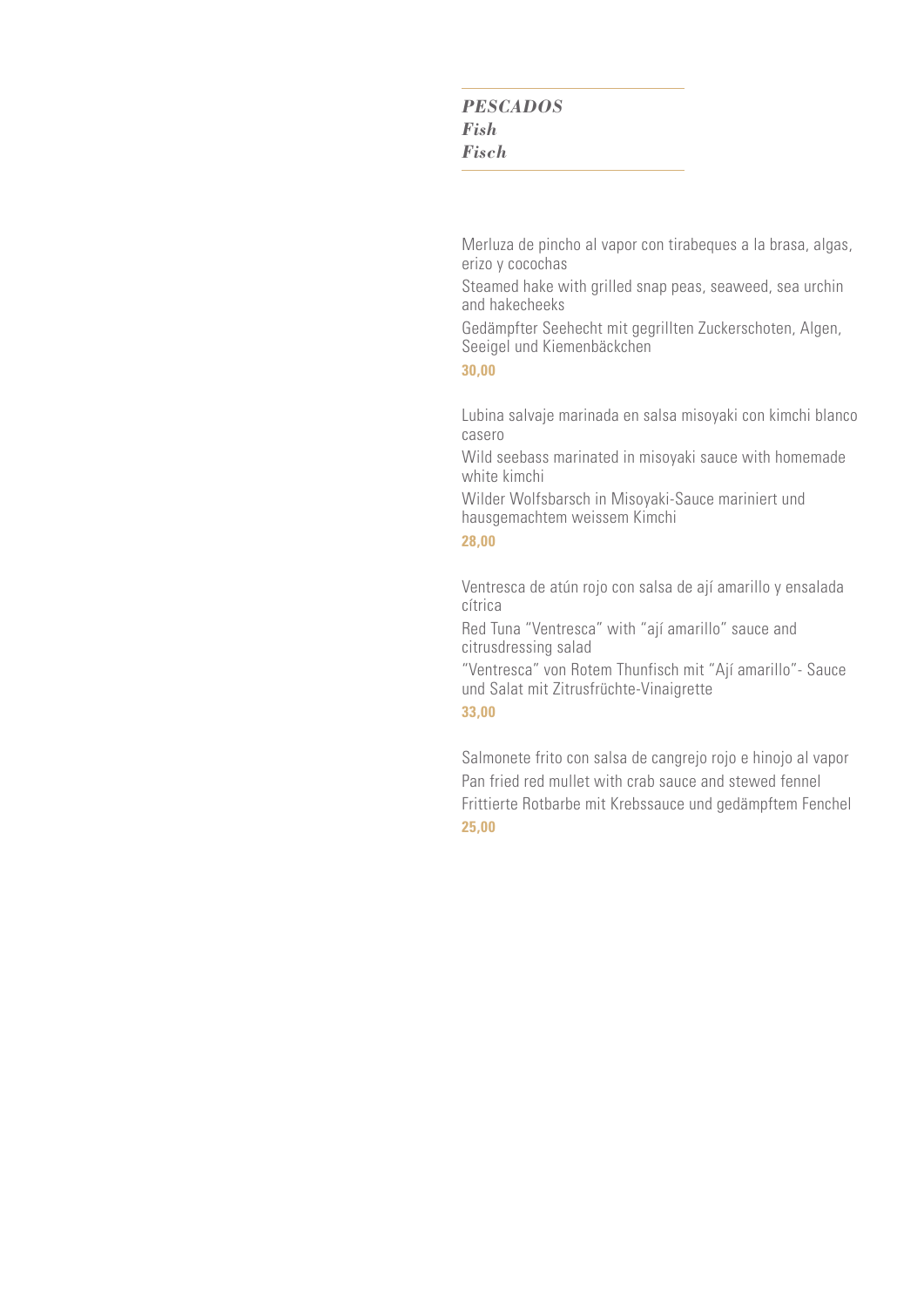# *grill*

*a la leña de árboles frutales on fruit tree wood grilled auf Obstbaumholz gegrillt*

*PESCADOS Fish Fisch*

Dorada, 2 pax Frische Dorade, 2 pers Fresh Dorade, 2 pers **70,00**

Rodaballo, 2 pax Frischer Steinbutt, 2 pers Fresh Turbot, 2 pers **75,00**

Lubina, 2 pax Frischer Wolfsbarsch, 2 pers Fresh Seabass, 2 pers **80,00**

*Servidos con patató salteado en mantequilla de hierbas y mostaza, pak choy y salsa de limón y tomillo*

*Served with sauteed baby potato in herbs-mustard butter, pak choy and lemon-thyme sauce*

*Serviert mit sautierten Babykartoffeln in Senf-Kraüterbutter, Pak Choy und Zitronen-Thymian Sauce*

*Según petición y/o disponibilidad Upon request and/or availability Nach Anfrage und / oder Verfügbarkeit*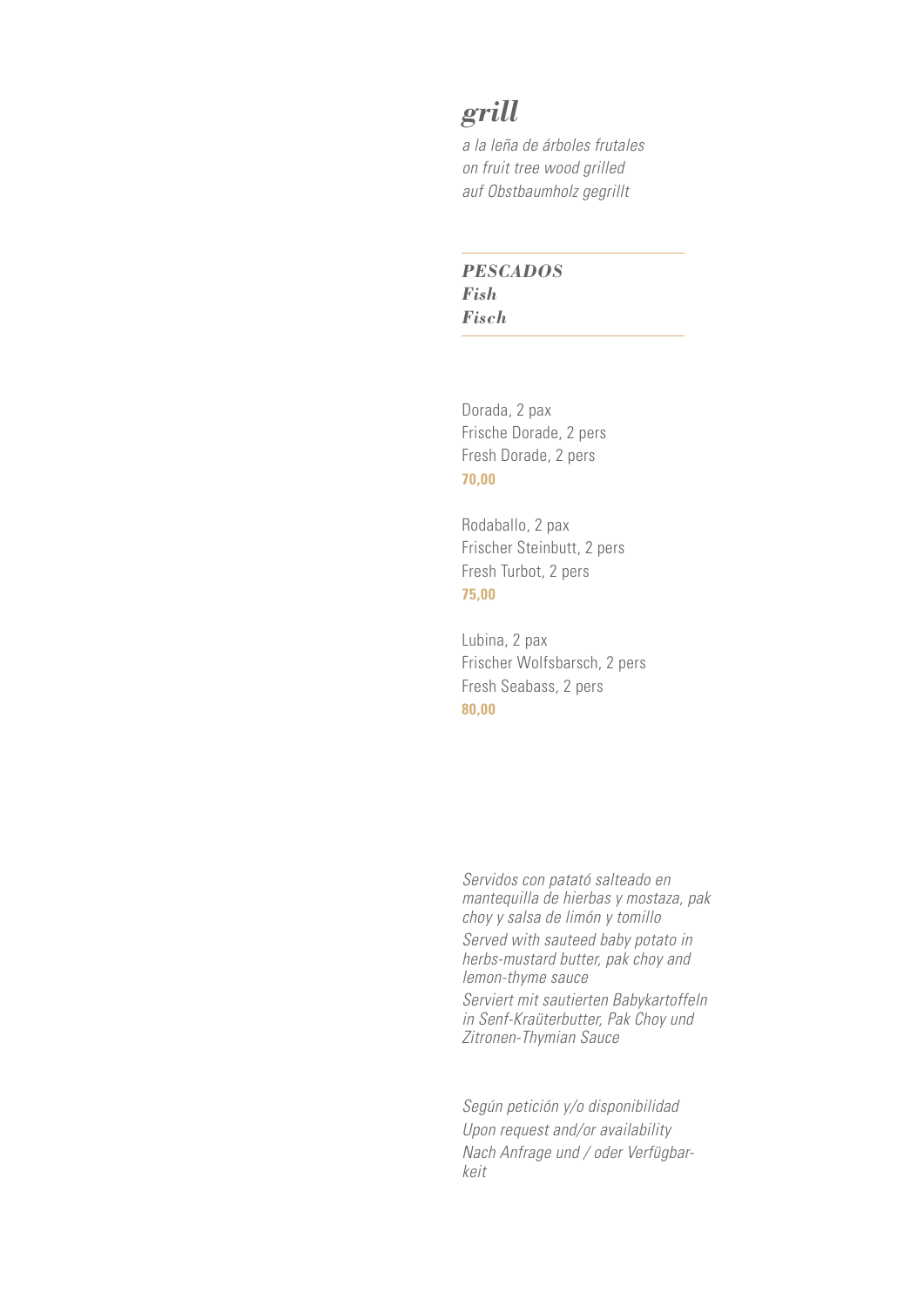# *grill*

*leña de sarmiento de vid flavoured with vine wood mit Rebenholz aromatisiert*

*CARNES Meats Fleisch*

Solomillo de vaca con alcachofas y salsa de cebolla asada Beef tenderloin with artichokes and roasted onion sauce Rinderfilet mit Artischoken und gerösteter Zwiebel-Sauce **32,00**

Carré de cordero a la brasa con su terrina glaseada y puré de patata al ajo Grilled lamb carré and glaced lamb terrine with mashed garlic-potato

Gegrilltes Lammcarré und glacierte Lammterrine mit Kartoffel-Knoblauch-Püree

**28,00**

Presa ibérica con chutney de piña y ensalada de rábanos Iberian porc "Presa" with pinneapple chutney and radish salad

"Presa" von Iberischem Schwein mit Ananas-Chutney und Rettichsalat

**26,00**

Chuletón de vaca gallega summum "Chuletón" of summum galician beef "Chuletón" von Summum Rind aus Galizien **95,00** (2 pers)

Chuletón de buey gallego summum 'Chuletón' of summum galician ox 'Chuletón' von Summum Ochsen aus Galizien **135,00** (2 pers)

*Servidos con patató asado, pimientos de piquillo y cogollos a la brasa con salsa chimichurri*

*Served with baked baby potatoes,'piquillo' peppers and grilled romain hearts with chimichurri sauce*

*Serviert mit gebackenen Babykartoffeln, gegrillten Salatherzen, 'Piquillo'-Paprika mit Chimichurri Sauce*

> *Según petición y/o disponibilidad Upon request and/or availability Nach Anfrage und / oder Verfügbarkeit*